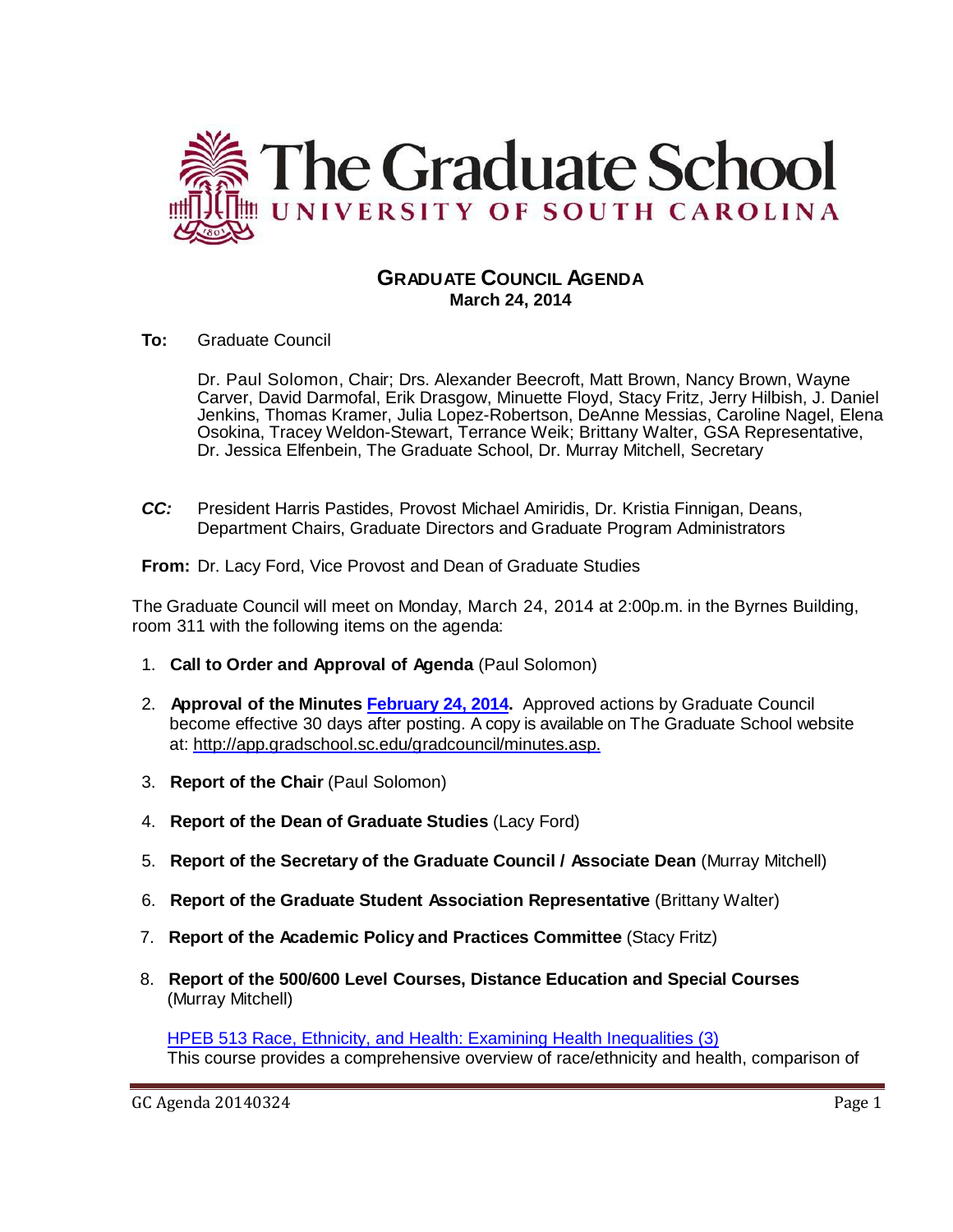health status and health outcomes of different racial/ethnic groups in the US, and possible explanations for inequalities from a behavioral science perspective. [Effective: Spring 2014] [Prerequisites: None]

### [EDEX 582 Teaching Mathematics to Students at Risk \(3\)](http://gradschool.sc.edu/facstaff/gradcouncil/2013/edex%20582_Redacted.pdf)

Designed for preservice teacher candidates preparing to teach students with disabilities and those struggling with mathematics in K-12 settings. Preservice teachers in this course will expand their knowledge of research, theory, assessment, and evidence-based instructional practices in mathematics. [Effective: Fall 2014] [Prerequisites: EDEX 523 or EDEX 491]

# [EDEX 692 Partnerships in Early Childhood Special Education \(3\)](http://gradschool.sc.edu/facstaff/gradcouncil/2013/EDEX%20692_Redacted.pdf)

Strategies for collaborating and communicating with families and other professionals as members of multidisciplinary teams in Early Intervention and Early Childhood Special Education. [Effective: Fall 2014] [Prerequisites: EDEX 523]

### [GEOG 535 Hazards Analysis and Planning \(3\)](http://gradschool.sc.edu/facstaff/gradcouncil/2013/geog%20535_Redacted.pdf)

Examination of the geo-spatial aspects of hazards analysis and planning with specific reference to disaster preparedness, recovery, mitigation, and resilience. [Effective: Fall 2014] [Prerequisites: GEOG 363 and GEOG 530 or equivalents; or permission from the instructor]

### [PSYC 522 Psychology of Early and Middle Adulthood \(3\)](http://gradschool.sc.edu/facstaff/gradcouncil/2013/PSYC%20522%20-%20DED.pdf)

 The purpose of the course is to provide a survey of the physiological, social, and cognitive aspects of this segment of the lifespan. Special emphasis will be placed on the impact of the aforementioned domains as to how the individual adult views the world and is viewed by the world.

#### [PSYC 523 Psychology of Aging \(3\)](http://gradschool.sc.edu/facstaff/gradcouncil/2013/PSYC%20523%20-%20DED.pdf)

The Psychology of Aging is designed to provide the student with the basic foundation regarding the biological, sociological, and psychological aspects of aging. The basic demographic patterns of the aging population, nationally and internationally, will be discussed along with societal perceptions and misperceptions of the older human adult.

 *Department of Health Promotion, Education, and Behavior*

HPEB J621 [Maternal and Child Health \(3\)](http://gradschool.sc.edu/facstaff/gradcouncil/2013/HPEB%20J621_Redacted.pdf)

This course focuses on public health issues, social and behavioral science, policies, programs, and services related to maternal and child health in the United States and other countries. [Effective: Spring 2014] [Prerequisites: None] [Crosslisted with WGST 621]

 [HPEB J702 Planning Health Promotion Programs](http://gradschool.sc.edu/facstaff/gradcouncil/2013/HPEB%20J702%20Planning%20HPPs_Redacted.pdf) (3) Course focuses on health promotion planning frameworks; issues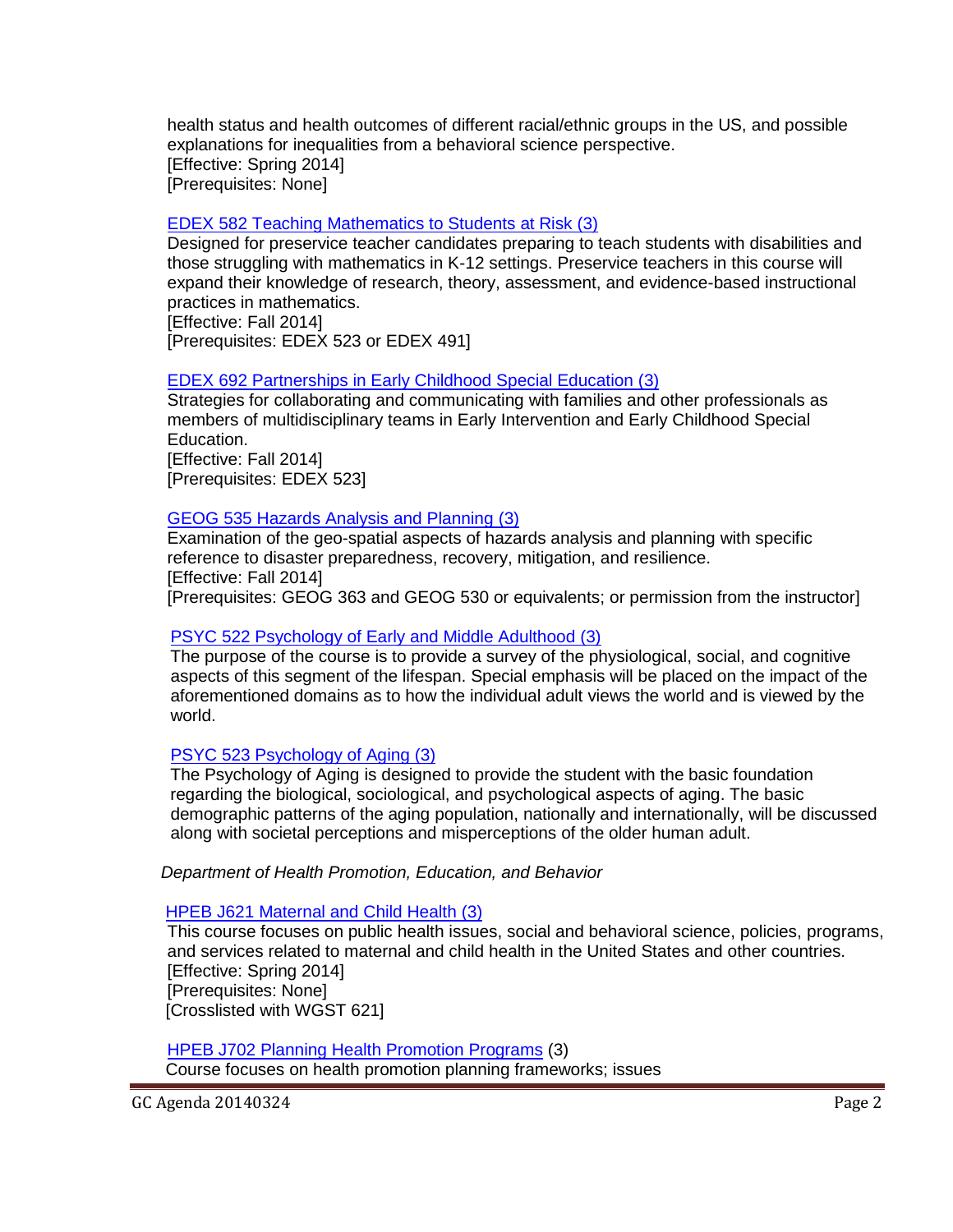in planning, implementing, and evaluating health promotion programs in a variety of settings. [Effective: Spring 2014] [Prerequisites: None]

#### [HPEB J707 Health Promotion Research Methods](http://gradschool.sc.edu/facstaff/gradcouncil/2013/HPEB%20J707%20Health%20Promotion%20Research%20Methods_Redacted.pdf) (3)

 Course focuses on research methods applicable to the study of individual and group health behavior and interfaces behavioral theory, research design and method and data analysis/interpretation. [Effective: Spring 2014] [Prerequisites: None]

#### [HPEB J710 Evaluation of Health Promotion Programs](http://gradschool.sc.edu/facstaff/gradcouncil/2013/HPEB%20J710%20Evaluation%20of%20Health%20Promotion%20Programs_Redacted.pdf) (3)

 Course focuses on planning and implementation of health education program evaluations. An emphasis is placed on political, practical, and theoretical aspects of evaluation.

 [Effective: Spring 2014] [Prerequisites: None]

#### [HPEB J711 Applied Health Communication](http://gradschool.sc.edu/facstaff/gradcouncil/2013/HPEB%20J711%20Applied%20Health%20Communication_Redacted.pdf) (3)

 Course focuses on application of communication, media, and health behavior theory to the development of health communication messages and campaigns. [Effective: Spring 2014] [Prerequisites: None]

#### [HPEB J748 Community Health Development](http://gradschool.sc.edu/facstaff/gradcouncil/2013/HPEB%20J748%20Community%20Health%20Development_Redacted.pdf) (3)

 Course focuses on organizational development, policy, influence, capacity building, empowerment, community diagnosis and coalition development for enhancing health. [Effective: Spring 2014] [Prerequisites: None]

9. **Fellowships and Scholarships Committee** (Wayne Carver)

### 10. **Report of Science, Math, and Related Professional Programs Committee** (DeAnne Messias)

*Department of Hospitality, Retail and Sport Management*

#### **[Dual Degree Program PharmD/Masters in Health Information Technology](http://gradschool.sc.edu/facstaff/gradcouncil/2013/APA%20Dual%20Degree%20Program%20PharmD-MHIT_Redacted.pdf) (36)**

 At the center of every healthcare system is patient safety. Community healthcare professionals are constantly collaborating to improve patient outcomes and decrease errors. Currently, the implementation of new technologies is a target of both healthcare systems and government initiates in order to decrease medication errors in the field. [Effective Fall 2014]

11. **Report of the Humanities, Social Sciences, Education, and Related Professional Programs Committee** (J. Daniel Jenkins)

*College of Arts and Sciences*